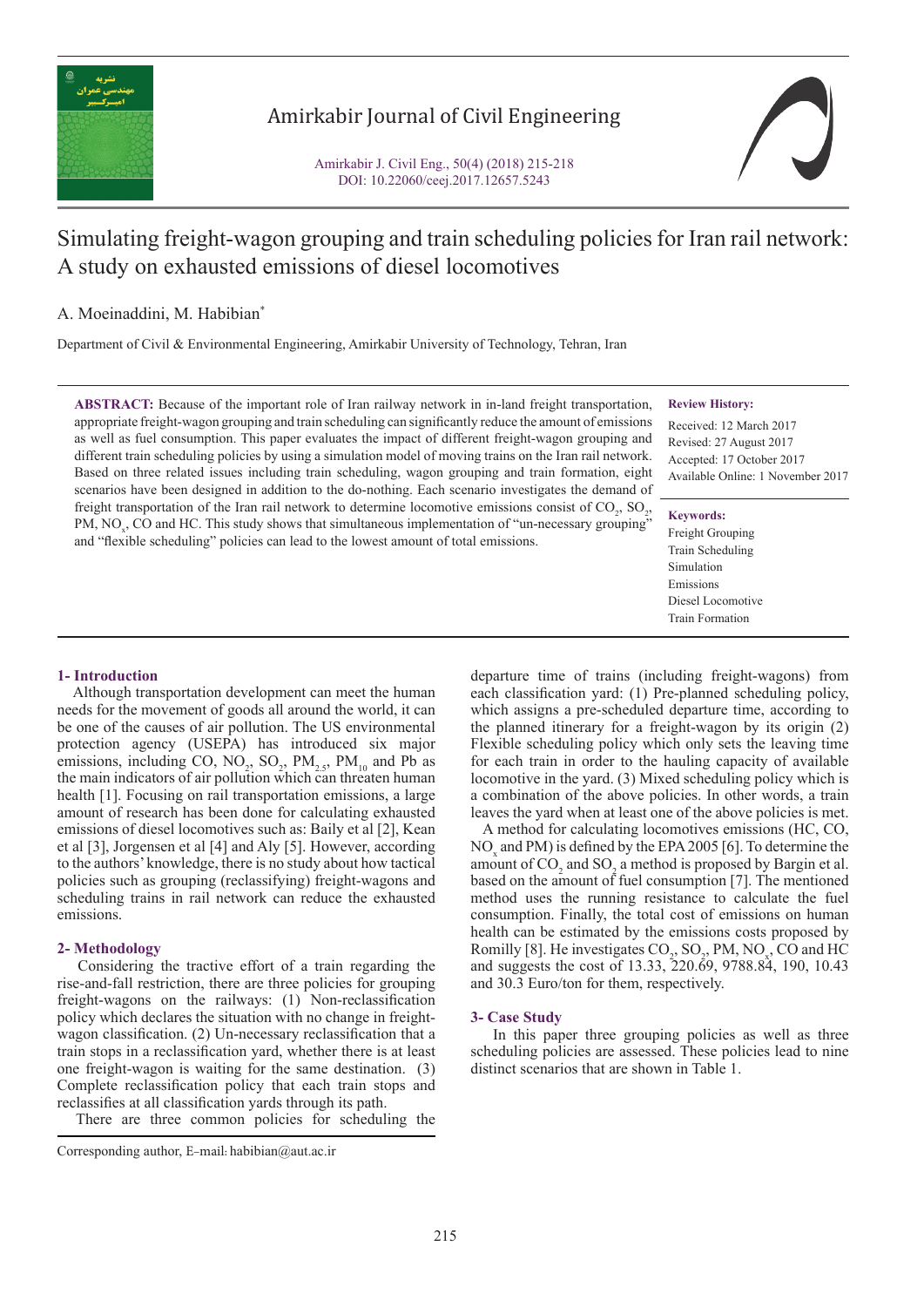| Scenario         | Grouping policy               | Scheduling policy |  |  |
|------------------|-------------------------------|-------------------|--|--|
| $0$ (Do nothing) | Non-reclassification          | Pre-planned       |  |  |
|                  | Un-necessary reclassification | Pre-planned       |  |  |
| $\mathfrak{D}$   | Complete reclassification     | Pre-planned       |  |  |
| 3                | Non-reclassification          | Flexible          |  |  |
| 4                | Un-necessary reclassification | Flexible          |  |  |
| 5                | Complete reclassification     | Flexible          |  |  |
| 6                | Non-reclassification          | Mixed             |  |  |
| 7                | Un-necessary reclassification | Mixed             |  |  |
| 8                | Complete reclassification     | Mixed             |  |  |

**Table 1: List of the studied scenarios**

 This study adopted a simulation model through .NET programming enhanced by Visual Studio 2012 software. The model, has been used for simulating each scenario and evaluating the cost of emissions in order to choose the best combination of policies. The real data provided by the Islamic Republic of Iran Railways (IRIR) [9] have been used to show the application of the simulation model in order to compare the nine scenarios presented in Table 1. The Iran rail network includes 224 stations, 44 classification yards, 1883 O-D pairs of demand, and approximately 13,000 km rail track (Figure 1) [10].

#### **4- Result**

 Based on the methodology and output of simulation, the cost of emissions  $CO_2$ ,  $SO_2$ , PM, NO<sub>x</sub>, CO and HC in each scenario has been obtained in the rail network of Iran for a period of 30 days. As illustrated in Figure 2, all of the investigated scenarios (except scenario no. 6) lead to lower cost of emissions in comparison to the do nothing scenario.

 Focusing on the grouping policies, Table 2 illustrates that the amount of total emission cost significantly decreases by choosing a complete reclassification (i.e., scenarios no. 2, 5, and 8) in comparison with the un-necessary reclassification policies (i.e., scenarios no. 1, 4 and 8).



**Figure 1: Iran rail network**



**Figure 2: Differences between emissions costs of each scenario and the do nothing**

### **5- Conclusion**

 In this study, we computed the amount of emissions including  $CO_2$ ,  $SO_2$ , PM,  $NO_x$ , CO and HC by simulating grouping and scheduling policies for freight-wagons (trains) on the rail network of Iran. Therefore, eight scenarios have been examined and compared with the do nothing scenario (see Table 2). The outputs of simulation illustrate that average of total emissions cost significantly have been reduced by using un-necessary reclassification and flexible scheduling in comparison to the other scenarios (considering 95% confidence interval). As observed in Figure 2, notreclassification of the freight-wagons in their path through origin to their destination can lead to increase in the amount of total emissions (considering 95% confidence interval).

#### **Acknowledgment**

 The authors would like to appreciate Prof. Y. Shafahi for his advices.